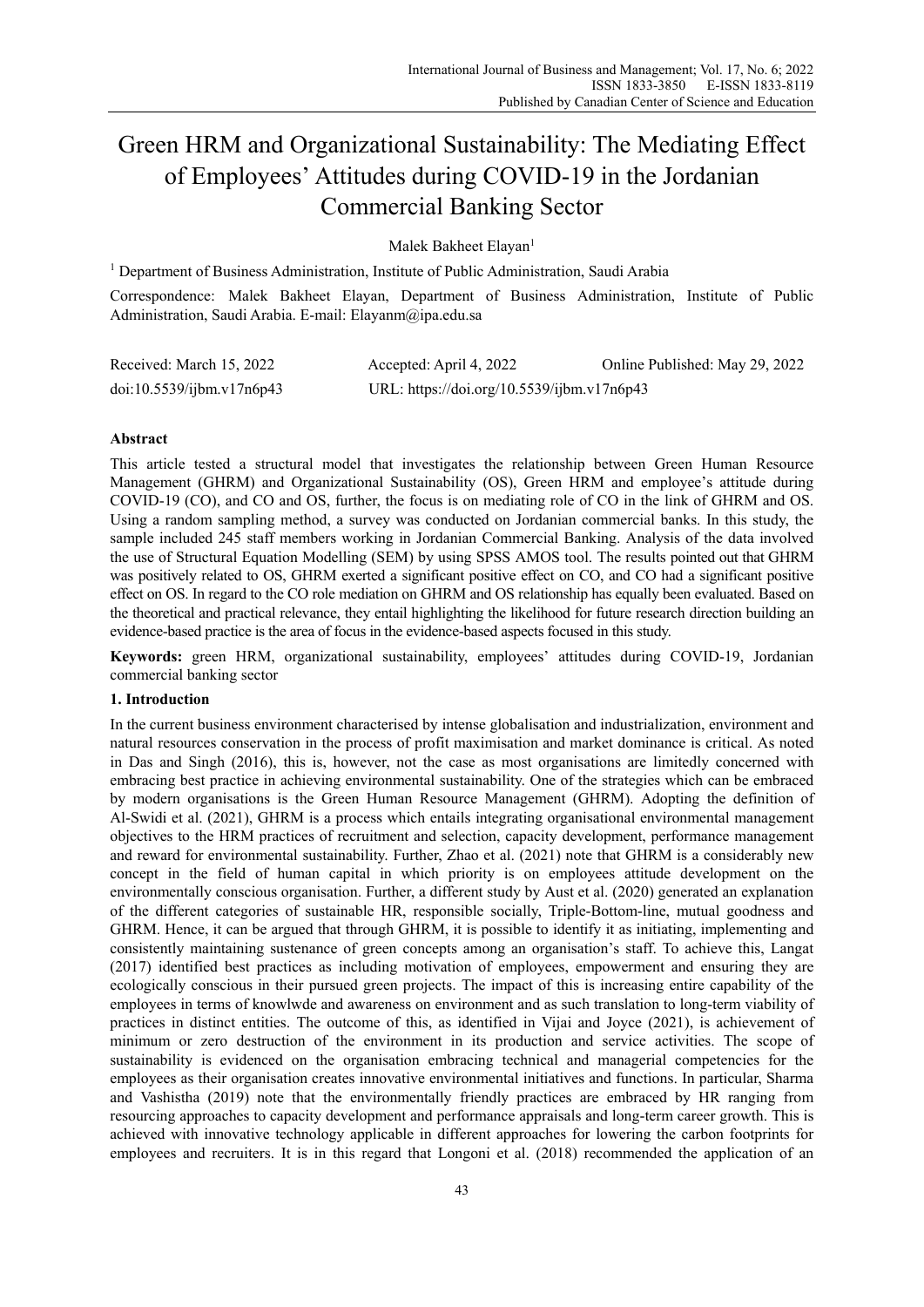environmental management system. This is a system inclusive of the commitment, policies, plans, implementing, measuring and evaluating, reviewing and improving various HR systems. These systems are fitting of organisation culture and their long-term set goals by being responsible to themselves, organisation and environment.

In reviewed studies, there is evidence towards the existence of a direct link on the GHRM, organisation sustainability and employees attitude during the COVID-19 pandemic. For instance, Rawashdeh's (2018) study focused on Jordanian Health Service organisation and pointed to the existence of a direct correlation of the GHRM to the environmental performance in Jordanian health service organisation. Nevertheless, there exists limited research which has focused on evaluation of the Jordanian banking sector. It is in this regard that this sector has been selected for bridging the existing literature gap. From an indirect context, the Ali et al. (2019) study had noted the best practice for achieving a sustainability strategy as entailing an increase in awareness and commitment of the sector, creating a sector-wide strategy for sustainable development while harnessing transparency and reporting of non-financial performance. In regard to the employees' attitudes during COVID-19 pandemic, Manuti et al. (2020) evidenced that it influences the scope in which the employees alter their working modalities. The study found that it is these attitudes which play a core role in sustainable HRM practices or GHRM from capitalising their human resources and organisation performance. The rationale of this is that as a consequence of COVID-19 pandemic which is a great uncertainty and global crisis, GHRM and sustainable HRM practices influence human resources capitalization and organisation performance. This link is evidenced by Alqudah et al. (2021) as contributing to the employers putting immense efforts on achievement thus taxing high-level employees' health and wellbeing. The best practice would entail implementing robust policies and strategies for integrating GHRM in strategic plans in integrating the process with sufficient management-employee involvement and commitment levels. Further, regarding the attitudes, Islam et al. (2021) note that as a consequence of the COVID-19 pandemic prevalence, the attitude of the employees is influenced by the monetary involvement and infrastructural requirements. The outcome of this is embracing organisational sustainability for organisation success.

The contribution of this paper can be highlighted for both its theoretical and practical aspects. For its theoretical contribution, for this study, it would increase to available studies which evaluate the GHRM impact on organisational sustainability strategies. In recent past, GHRM has increased in its popularity amongst various scolars and research works (Yong et al., 2019), despite different research works attempting in examing GHRM in distinct context inclusive of multinationals (Haddock-Millar et al., 2016), area of healthcare (PinZone et al., 2019), sporting sector (Gholami et al., 2016), and manufacturing industry (Nejati et al., 2017; Yong et al., 2019; Yusliza et al., 2017). Hence, there prevail necessity for pursuing furtuer learning to appreciate GRHM in diverse contexts of entity operations including banking industry. Currently, GHRM is identified as a critical area of focus for majority of academicians, management and policy developers. As aforementioned, currently, there is a lack of studies which have focused on the Jordanian banking sector. This study will add to this content by generating rich outcomes in this regard. In terms of practice, by embracing the recommendations of this study, it would be possible to implement appropriate strategies for GHRM and organisational sustainability. Considering the Jordanian Banking Sector, owing to its complexity in integrating best practice in leverage on competitive advantage and market dominance, organisations end up achieving their intended goals. This is achieved by embracing appropriate systems of GHRM and recognizing the importance of employee's attitudes during COVID-19, while ensuring such a player in the banking sector invokes relevant strategies for harnessing success in gaining positive attitudes.

#### **2. Literature Review**

## *2.1 Green HRM*

As evidenced in the reviewed literature, it is evident that the concept of GHRM has attracted an increased prominence and focus in different corporate organisations. This popularity is linked by Rawashdeh (2018) as the approach being adopted by modern organisations in establishing greening of their organisational culture by establishing green offices and practices. Hence, for accomplishment of the organisation's environmental goals of going green, a set of approaches are applicable in ensuring success of the process. Despite the evidenced importance, Sinaga and Nawangsari (2019) note that there lacks elaborate literature and academic work which have evaluated the sustainability and environmental affairs of human resources. This is particularly in regard to evaluating the scope in which organisations enjoying environment sustainable practice and best performance if HRM are interconnected with environment and sustainable aspects. The various practices which can be adopted by modern organisations include, but are not limited to, resourcing by embracing green approaches, performance management, capacity development and rewarding and compensating employees.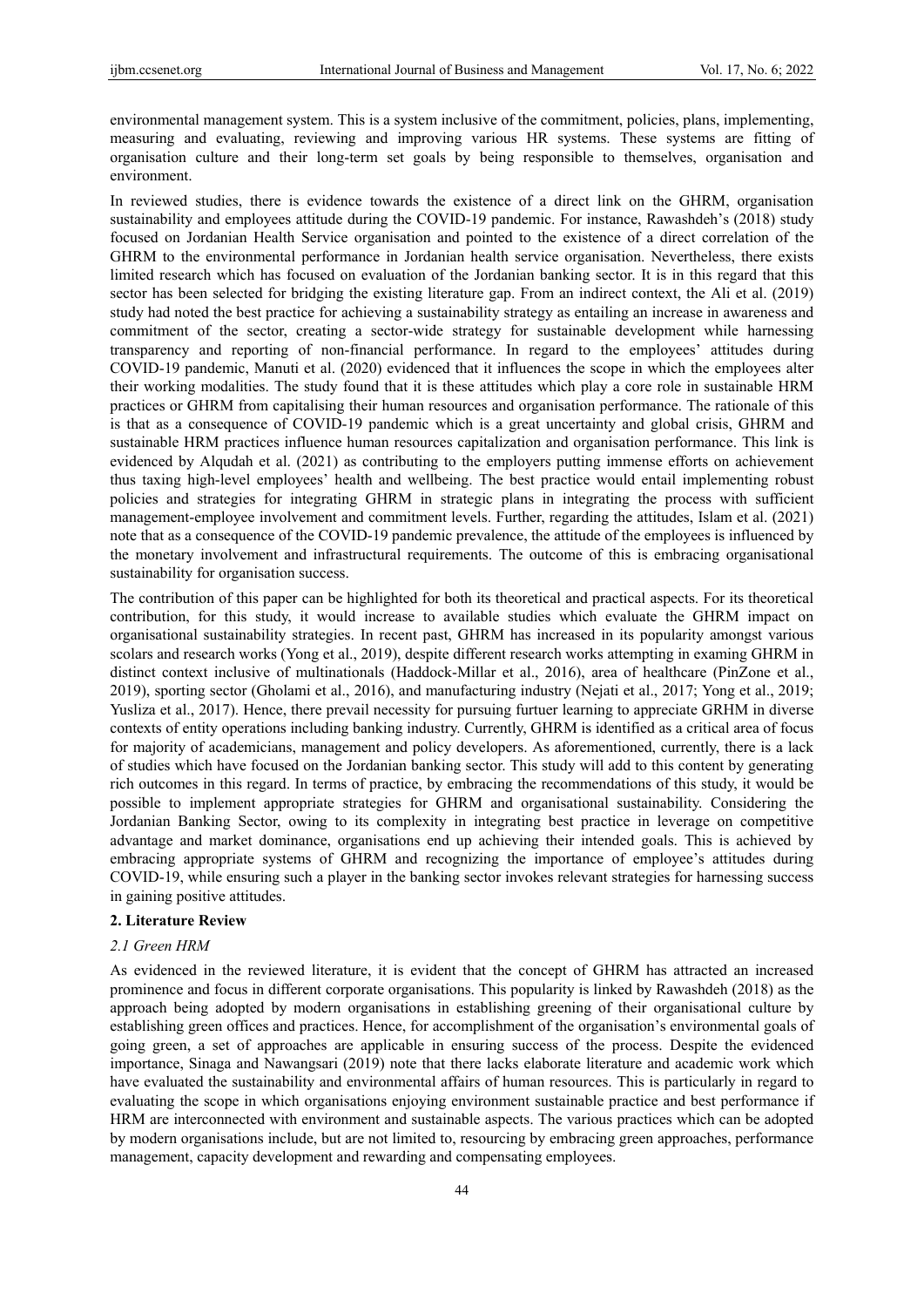Due to the relevance of GHRM, scholars and academics have focused on evaluating the best practice of stimulating positive employee attitudes towards the process (Cooke, 2018). The approaches which include training, performance management and resourcing which successfully influence organisational GHRM strategies is influenced by the employee's attitude. For instance, Opatha (2021) identified this as the green attitude among the employees, a phenomenon where the employees gain positive attitudes on the process, hence holistically embracing its implementation and taking an active role in it. In a different context, Iftikhar et al. (2021) observed that the attitudes of the employees are informed by the capacity of employees clarifying on their responsibilities and engaging in GHRM behaviour. To support this, Chen et al. (2021) adopted the cognitive-affective system theory informed by the assumption that the individuals levels of GHRM behaviour is impacted by interactive implication among the cognitive, and motivational factors.

GHRM integrate a set of merits for an organisation inclusive of new talents attraction and employees retention (Muster & Schrader, 2011), lowering costs and leverage on competitive advantage (Carmona-Moreno et al., 2012), harnessing organisation entire productivity environment (Kim et al., 2019), harnessing entire efficiencies, improved business sustainable practice and entire employee well-being and productive nature (Gholami et al., 2016). Further, Cheema et al. (2017) hypothesized majority of organisations as incorporating HRM strategies with an intention to promote environment sustainable best practice with core priority being reduction of pollution of environment and degradation forms. Greening as part of HRM strategy could be identified as a process for promoting competencies of staff, motivated and commiting themselves in their roles (Elrehail et al., 2019). For the organisation commitment, this entail the scope of identifying employees, loyalty scope and inclusion (Singh & Onahring, 2019). The HRM strategies are normally intended to modify the attitudes of staff and harnessing entire employees performance scope (Kim et al., 2019). In line with Jawaasd et al. (2019) findings, entities ought to pursue approaches intended to motivate employees to harness their commitment.

#### *2.2 Organizational Sustainability*

In the overall sustainability debates, Tourais and Videira (2019) identify organisational sustainability as a core research area. The strategies set in organisations for supporting pathways for societal sustainability inclusive of managing environment and social responsibility approaches used in broad. Nevertheless, there still exists a significant gap in terms of appreciating the best practice of organisations designing these strategies, assessing available alternatives and implementing sustainability transitions. As a best practice in organisational sustainability, the majority of the available studies, such as Horak et al. (2018), Braccini and Margherita (2019), Jamali (2006), and Alhaddi (2015) identify it as the achievement of triple bottom line as part of the organisation's operations in the social, environmental and financial outcomes. Hence, by adoption of sustainability initiatives, they have the potential of offering organisations varying forms of benefits such as a positive image, improved trust from different stakeholders, efficiency in resources management, leverage on competitive advantage, gaining more superior returns on investment and profitability. The rationale of focusing on the other factors in the triple bottom line model is informed by Ramaswami et al. (2019) who note the maximisation of financial performance as having been the traditional orientation and focus of the majority of organisations. When profit maximisation is institutionalized and without regulatory obligations less organisations could leverage on the motivation of adopting sustainability initiatives and practices voluntarily as they entail ambiguity, challenges and potentially negative short-term financial impacts. Aside from profit maximisation, Garza's (2013) study which focuses on establishing a framework for strategic sustainability in organisations, evidences sustainability as being a strategic aspect of contemporary entities in 21<sup>st</sup> century with significant evolving becoming a simple and core market force of competitiveness. The force exerted has short-term and sustainable financial viabilities and scope successful approach.

Apart from the triple bottom-line model, studies have similarly utilised the institutional theory in appreciating reasons and how organisational sustainability initiatives are implemented (Grob & Benn, 2014; Escobar & Vredenburg, 2011; Maletič et al. 2016; Fernando & Lawrence, 2014). The rationale behind using the institutional theory is informed by the view that organisation's operations are influenced by an invisible institutional environment and ought to be conforming with the collective norms and beliefs of the environment. Simply put, Ainin et al. (2016) links the process with adoption of green IT practices and organisational performance and identifies it as a strategy for organisations imitating environmental factors in their structure. Hence, organisations need to fit in their institutional image for gaining legitimacy and as such accessing resources. The outcome of this is survival of the organisation which is dependent on adherence to institutionally defined rules and norms.

## *2.3 Employees' Attitudes during COVID-19*

Since COVID-19 is a new phenomenon in the labour market, there are few studies which have focused on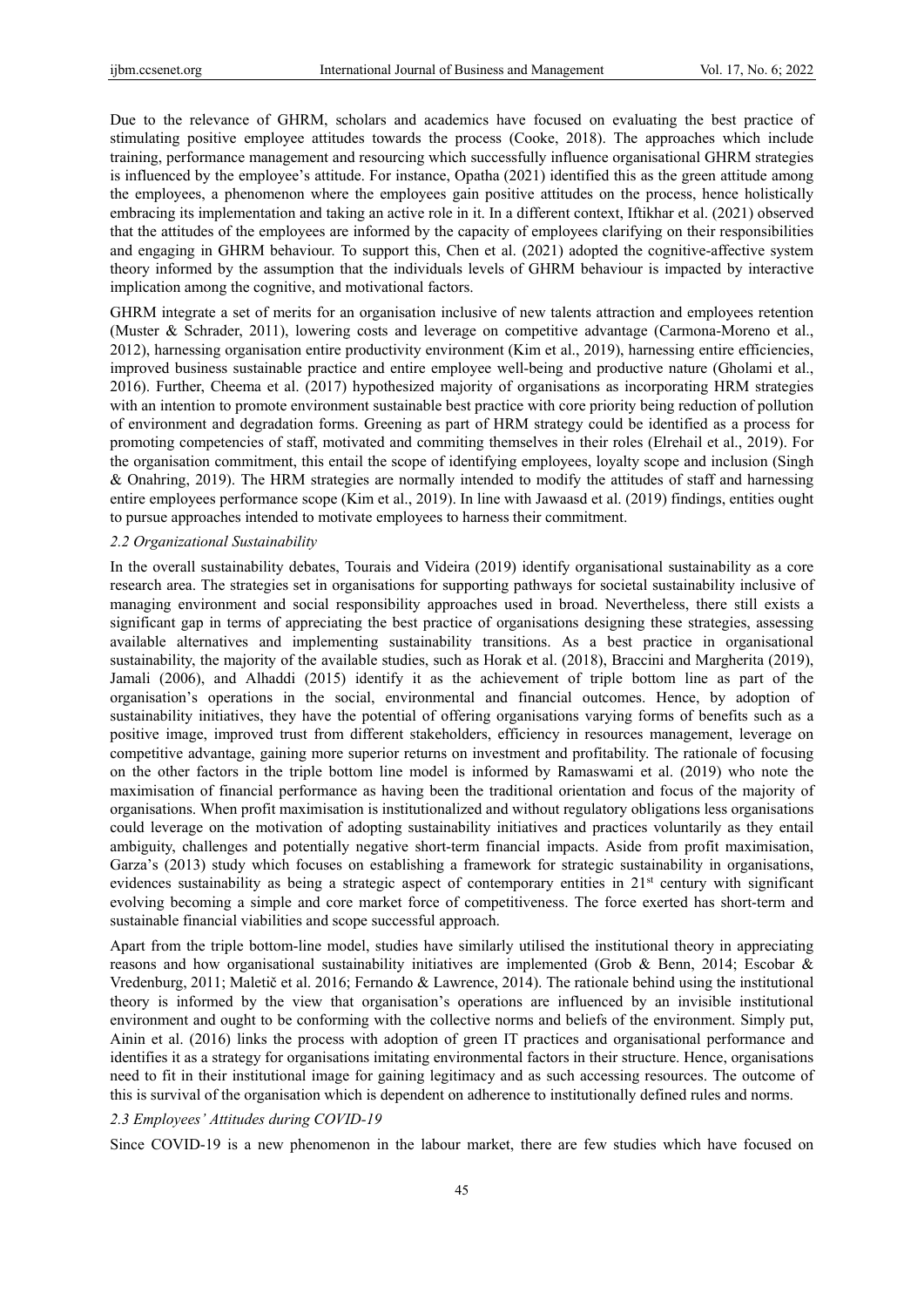evaluating the employee's attitude. According to Gopinath (2020), the rationale of evaluating the employee's attitude is informed by the fact that employees represent the most valuable asset in organisations. The satisfaction and motivation of employees are core for organisations and a key factor influencing success of the organisations. In this regard, Sapta et al. (2021) identify the employee's attitude as inclusive of the aspects of job involvement, job satisfaction involvement and commitment, which is imperative for productivity and achievement of organisational goals. In the current COVID-19 pandemic, Song et al. (2020) evaluated the employee's work attitude among individuals resuming work in the current COVID-19 pandemic. The study found that employees' attitudes in the current COVID-19 pandemic varies based on the type of the organisation and job status. Nevertheless, irrespective of the determinants, they are core antecedents of work and organisational behaviours which further establish job performance and organisational effective functioning. Further, despite being in a distinct context, AL‐Abrrow et al.'s (2021) study, which focused on understanding employees responses to the COVID-19 pandemic, evidenced employees attitudes as influencing the decisions of their retention in an organisation. The employees attitudes are hence impacted by the resources available and capacity to balance the physical and psychological needs of the employees.

# **3. Hypothesis Development**

# *3.1 Green HRM, Employees' attitudes during COVID-19 and Organizational Sustainability*

According to Hussain et al. (2020), there is a need for more research to shed light on sustainability and competitiveness in service and non-servive operating organisation. There exist detailed evidence existing for certifying varuing gains attained in GRM integration initiatives. For instace, the consideration could include Wal-Mart which highlight cost-saving of upto \$12,000 due to the lowered use of paper work. Additionally, EON entity evidence cost saving of approximately £107,000 due to workforce learning process. The consistently changing relevance of environment awareness lead to HR adopting GHRM initiatives including low usage of paper and reducing carbon footprint and different wastes (Ahmad, 2015). Alkhateeb (2018) insisted on the aspect of finances and economic development importantly increasing CO2 emissions scope and GHRM playing a significant constructive function to reverse impacts of degrading the environment. This is an attribute of the view that GHRM provides a critical prioritisatio of environment and resources conserved (Jain & D'lima, 2018).

As evidenced in the Zhu et al. (2021) study, GHRM has a positive implication on voluntary green behaviour and task-related green behaviour. The rationale of this is identified by Alqudah et al. (2021) as being an attribute of the GHRM strategies during the current COVID-19 pandemic which has contributed to balancing of the economic, social, and environmental goals of the organisations, thus having a direct contribution on improvement of global recovery from the pandemic. Further, Kaukab et al. (2021) noted that in the current COVID-19 pandemic, GHRM is logical and harnesses strong implications on the employees' behaviour and attitudes when employees view them as being consensual, distinctive and consistent. Despite this, it is evident that GHRM is significantly a new concept in modern organisations owing to the limited documented evidence which support their functions and practices.

Introducing the concept of GHRM practices link with organisational sustainability (OS), Dubey and Gupta (2018) used the triple bottom line theory. By focusing on the aspects of social, economic and environmental sustainability, the study noted GHRM practices as a critical HR strategy for harnessing organisational sustainability. The study nevertheless noted that this is dependent on the scope of leaders and top management harnessing awareness on the individuals and embracing change of their mindset for ensuring they are ready to embrace and adopt change. These findings are supported by Jyoti's (2019) study which evidenced that GHRM practices ensures that environmentally-friendly HR practices are implemented with the knowledge capital appropriately preserved. In particular, the study found that in the green world, GHRM ensures that as part of people management function, they integrate sustainability as its core to people management and talent management focus and organisations engaging with society through alignment of their agendas with it. This is done with the communities, clients and contractors. Also, Rani and Mishra (2014) observed that GHRM means that all the employees interface is used in a way that harnesses and maintains sustainable business practices while creating awareness. Such awareness contributes to organisations operating in an environmentally sustainable manner. Hence, the hypotheses can be identified as;

H1: Green HRM practices positively influence organisational sustainability.

H2: Green HRM practices positively influence employees' attitudes - COVID-19.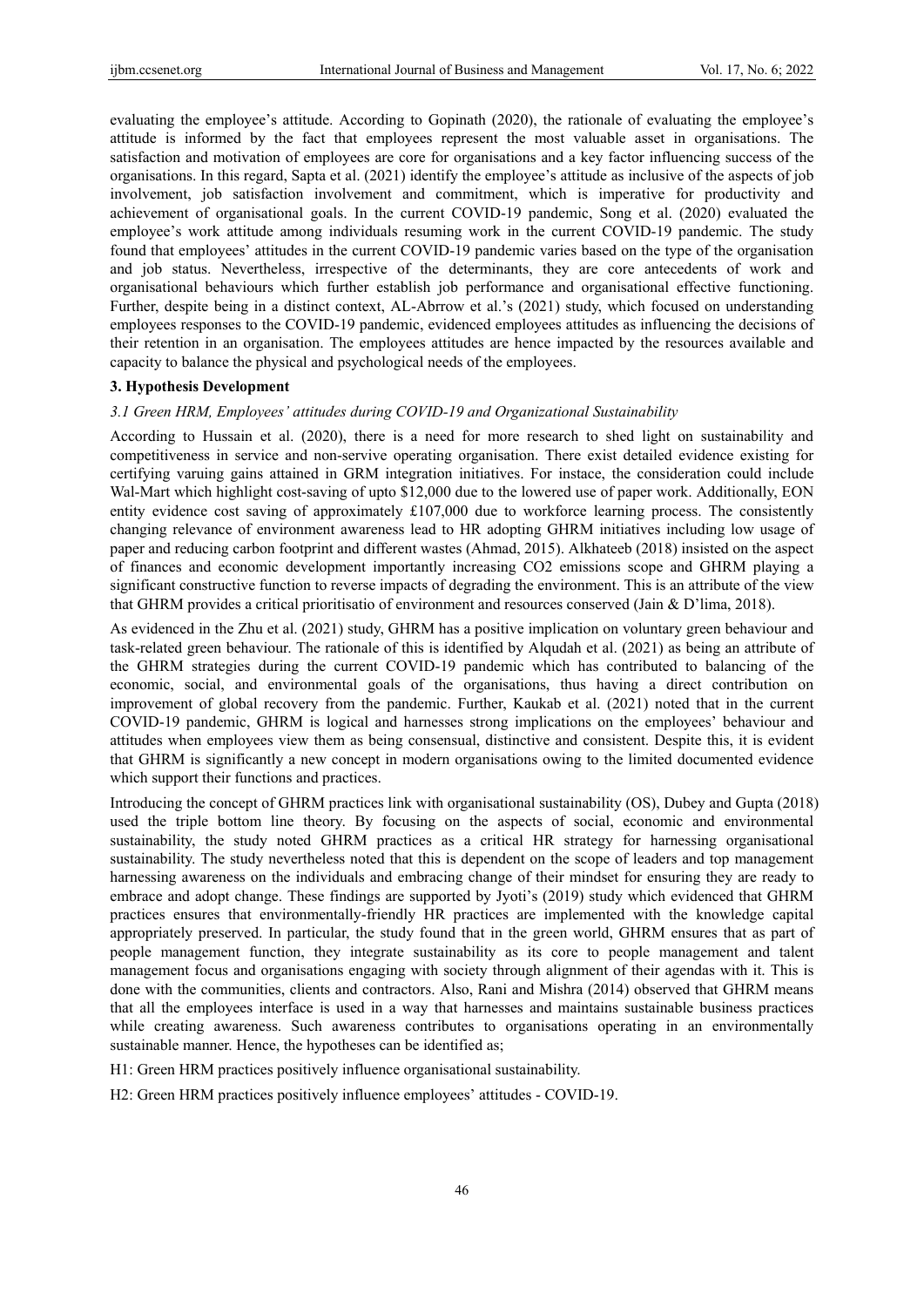# *3.2 The Mediating Effect of Employees' Attitudes during COVID-19 on Green HRM & Organisational Sustainability*

Manuti et al. (2020) evaluated employees' attitudes of sustainable HRM practices and positive organisational behaviour in the current COVID-19 pandemic. The study findings had evidenced the existence of a causal path linking employees' attitudes during the COVID-19 pandemic and OS. Additionally, Al-dalahmeh et al. (2018) study also found that there is a significant and positive relationship between employees' attitudes towards anf the implementation and expansion of sustainability policy, through a prioritisation of the triple bottom lines of sustainability performance. Hence, the study found that through an embracement of employees' attitudes, sustainability performance is achieved as a prioritisation in their operations. People's attitudes, beliefs and behaviours have an implication on the expected organisational change within organisations' objectives and their development in varying scales established. The findings in the Khan et al. (2021) study point to the mediating effect of employees' attitudes during the COVID-19 pandemic on GHRM and OS. Further, the O'Connor and Crowley-Henry (2019) study found that the employee's attitude on their organisational approach to talent management and organisational engagement has an impact on their readiness in embracing GHRM and OS. In particular, the study noted that employees' attitudes mediating role influences the best practice in corporate entrepreneurship within the business model and is inclusive of responsible environmental management, social accountability and economic performance. It is in this regard that Kurdi and Alshurideh (2020) observed that the roles of the employees ought not to be neglected in support of the business efforts for improving sustainability performance. Employees being the core resources in an organisation particularly in the current COVID-19 pandemic, are directly affected by GHRM practices and this influences how OS is achieved. Therefore, based on this background information, the following hypotheses can be developed;

H3: Employees' attitudes -COVID-19 positively influences organisational sustainability.

H4: Employees' attitudes -COVID-19 is found mediating relationship of GHRM initiatives and organisational sustainability

To evaluate relationship of GHRM, EA-COVID-19 and 0S by mediation of the effects of EA, the researchers focused on reviewing appropriate literature to develop proposal of conceptual model (as illustrated in figure 1);



Figure 1. Conceptual Model

## **4. Methodology & Measures**

The focus of this article is to evaluate the relationship of GHRM approaches and OS and identifying the mediating impact on employee attitudes. This is in the current COVID-19 pandemic in Jordanian Commercial Banking sector as the case study. Overall number of 280 of questionnaires are distributed by use of random sampling method to staff members at Jordanian Commercial Banking, (245) valid surveys were obtained and analyzed with Structural Equation Modeling (SEM) through the descriptive statistical methods with Common method bias (CMB), Multicollinearity, Validity and reliability, and Correlation matrix and model fit. The researcher measured GHRM with an established 17 itemes scale (Tang et al.,2018). These include green recruitment and selection (items GRS1 - GRS4), green performance management (items GPR5 to GPR9), green training and development (items GTD10 0 GTD13), and green rewarding and compensation (items GRC14 - GRC17). This is similarly informed by (Farooqa et al. 2020; Tang et al. 2018;) which notes the scope in which the GHRM dimensions contribute to an increased consideration and prioritization of the factors of environmental management. In this study, the organisational sustainability construct was measured on a scale developed by (Cella-De-Oliveira, 2013). This scale, identified as TBL representing a hierarchy model which segment constructs of Economy, Environment and Social Pillars. To affirm this view, Munck et al. (2011) note that the TBL identifies organisational sustainability as a phenomenon which exists in levels, advocating that an entity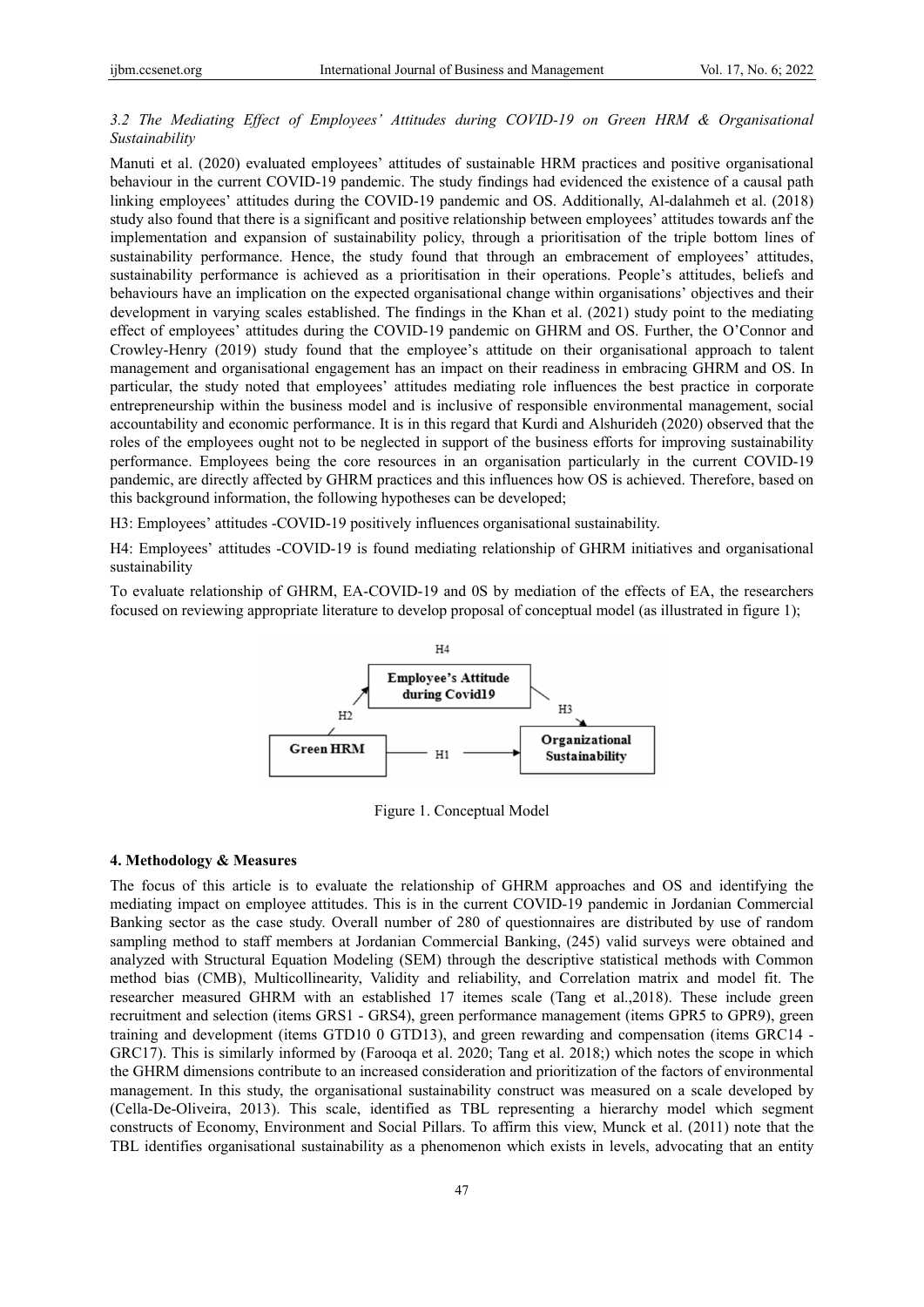ought not to be viewed as sustainable or not, but rather as holding a certain organisation sustainability level. Overall, there were a total of 9 items (OS18 - OS26) for measurement and evidencing the organisation's success. The study by AL-Abrrow et al. (2021) can be applied in identifying the measurement scale for the employees attitude during COVID-19 pandemic. The scale had highlighted on the aspects of social value, interest value, application value, development value and economic value. In overall, there were a total of 6 items (CO27 - CO32) for measurement and evidencing the organisation success. The importance of this would entail a focus on COVID-19 pandemic individual mental health condition, health system in the country of focus, governance and political issues, socioeconomic issues, endurance of emergent issues, attitude of employees social value, interest value, application value, development value, economic value and attractiveness of the jobs in the current COVID-19 pandemic.

#### **5. Data Analysis and Results**

#### *5.1 Common Method Bias (CMB)*

CMB is related to respondents' low motivation to provide accurate answers due to numerous factors such as item ambiguity, respondents' low self-efficacy, scale length, or forced participation (MacKenzie & Podsakoff, 2012). Such a problem results in biased results concerning the effects between research variables (Jakobsen & Jensen, 2015). Hence, researchers are required to check CMB as an initial step prior to performing any statistical tests. For the current study, CMB is conducted using Harman's single-factor test (Sembada & Kalantari, 2020; Van Assen, 2021; Rawashdeh et al., 2021). The main idea behind CMB is to test if there is a single factor that accounts for the majority of covariance between research variables (Jakobsen & Jensen, 2015). According to Riley et al. (2018), the shared variance between questionnaire items should be lower than 50%. Using IBM SPSS 24.0 to extract one factor, the results show that the total variance explained was 24.07%, which means that the current data is free of CMB.

## *5.2 Multicollinearity*

Multicollinearity evidence on a significant intercorrelation amongst the independent variable in multiple regression models, which in turn leads to increased standard errors. Three methods are suggested to detect multicollinearity: correlation coefficients between independent variables, eigenvalue values, and variance inflation factor (Shrestha, 2020). For the purpose of the current study, correlation coefficients and variance inflation factor (VIF) were used. The results indicate that the correlation coefficients between independent variables ranged between 0.282 and 0.473, which were less than 0.80 (Shrestha, 2020). Moreover, the results of collinearity statistics (VIF and tolerance) show that all VIF values were greater than 1 and less than 5 (i.e., 1.257, 1.314, 1.398, 1.429) and tolerance values were less than 0.20 (Sui et al., 2021).

#### *5.3 Validity and Reliability*

Both validity and reliability were investigated informed on the outcomes of exploratory factor analysis (EFA). Validity was measured by convergence validity which could be assessing in terms of average assessed by the average extracted variance (AVE) of all indicators of each construct (Purwanto & Sudargini, 2021) and discriminant validity that can be evaluated by the square root of AVE values, which should be higher that the correlation coefficients between any pair of the independent variables (Butt et al., 2021). Measuring reliability by use of Cronbach Alpha  $(\alpha)$  and composite reliability (CR) with a cut-off value of 0.70 (Rawashdeh et al., 2021). Results of validity and reliability can be seen in Table 1.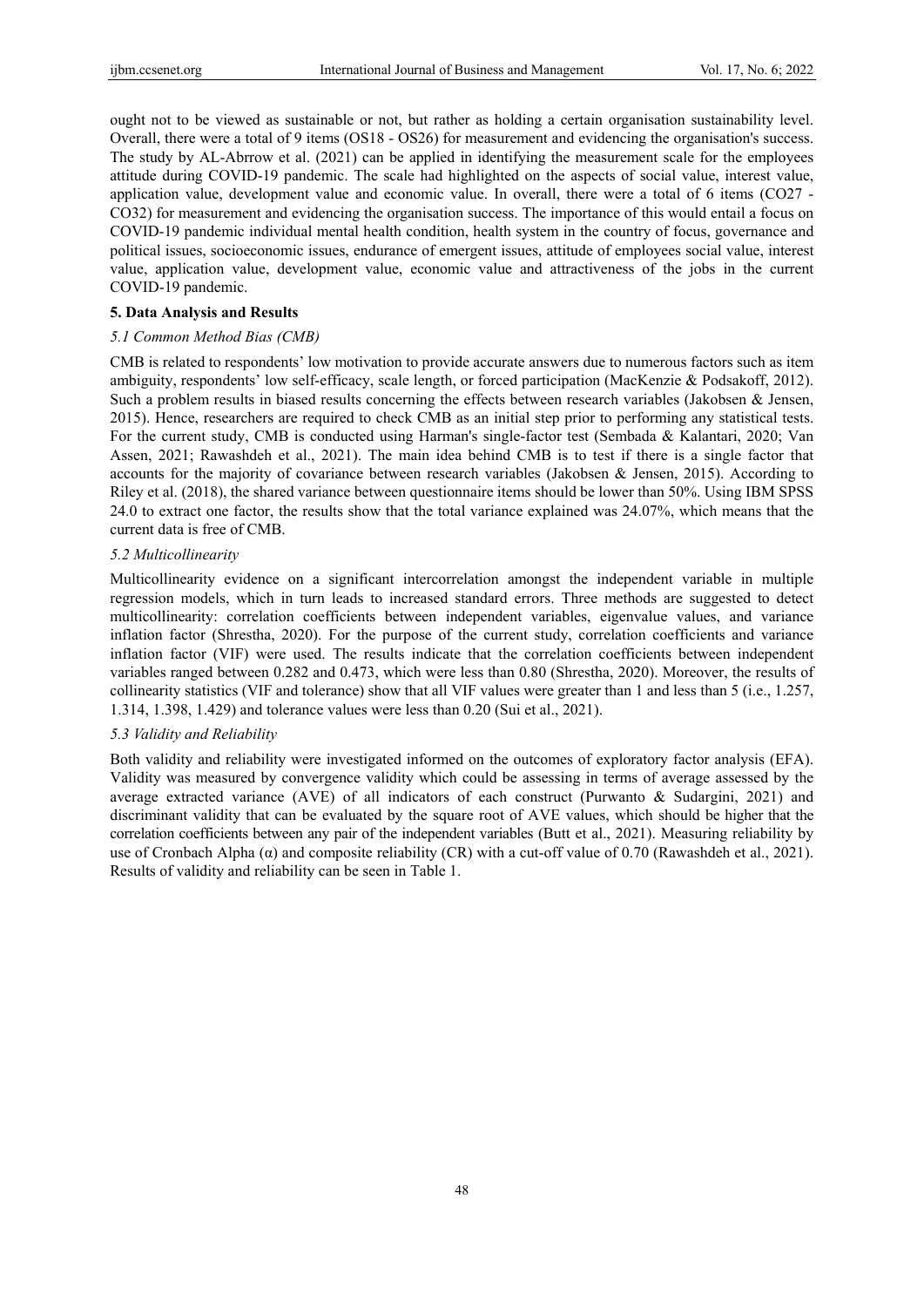| <b>Components</b> |            | Items                     | <b>Factor Loadings</b> | Mean | Std.  | <b>Validity</b> |                     | <b>Reliability</b> |          |
|-------------------|------------|---------------------------|------------------------|------|-------|-----------------|---------------------|--------------------|----------|
|                   |            |                           |                        |      |       | <b>AVE</b>      | $\sqrt{\text{AVE}}$ | ${\bf CR}$         | $\alpha$ |
| $\mathbf{GHRM}$   | <b>GRS</b> | GR1                       | 0.545                  | 4.27 | 0.636 | 0.571           | 0.755               | 0.957              | 0.877    |
|                   |            | GR <sub>2</sub>           | 0.762                  |      |       |                 |                     |                    |          |
|                   |            | GR3                       | 0.798                  |      |       |                 |                     |                    |          |
|                   |            | GR4                       | 0.818                  |      |       |                 |                     |                    |          |
|                   | <b>GPM</b> | GP5                       | 0.525                  | 4.21 | 0.675 |                 |                     |                    |          |
|                   |            | GP <sub>6</sub>           | 0.593                  |      |       |                 |                     |                    |          |
|                   |            | GP7                       | 0.776                  |      |       |                 |                     |                    |          |
|                   |            | ${\bf G} {\bf P} {\bf 8}$ | 0.845                  |      |       |                 |                     |                    |          |
|                   |            | GP9                       | 0.825                  |      |       |                 |                     |                    |          |
|                   | <b>GTD</b> | GT10                      | 0.585                  | 4.23 | 0.681 |                 |                     |                    |          |
|                   |            | $\operatorname{GT11}$     | 0.828                  |      |       |                 |                     |                    |          |
|                   |            | GT12                      | 0.837                  |      |       |                 |                     |                    |          |
|                   |            | GT13                      | 0.849                  |      |       |                 |                     |                    |          |
|                   | GRC        | GR14                      | 0.677                  | 4.21 | 0.673 |                 |                     |                    |          |
|                   |            | GR15                      | 0.820                  |      |       |                 |                     |                    |          |
|                   |            | GR16                      | 0.822                  |      |       |                 |                     |                    |          |
|                   |            | GR17                      | 0.798                  |      |       |                 |                     |                    |          |
| <b>OS</b>         |            | OS1                       | 0.711                  | 3.85 | 0.661 | 0.556           | 0.746               | 0.918              | 0.907    |
|                   |            | OS <sub>2</sub>           | 0.795                  |      |       |                 |                     |                    |          |
|                   |            | OS3                       | 0.721                  |      |       |                 |                     |                    |          |
|                   |            | OS4                       | 0.783                  |      |       |                 |                     |                    |          |
|                   |            | OS5                       | $0.807\,$              |      |       |                 |                     |                    |          |
|                   |            | OS <sub>6</sub>           | 0.761                  |      |       |                 |                     |                    |          |
|                   |            | OS7                       | 0.767                  |      |       |                 |                     |                    |          |
|                   |            | OS8                       | 0.734                  |      |       |                 |                     |                    |          |
|                   |            | OS9                       | 0.612                  |      |       |                 |                     |                    |          |
| $\bf CO$          |            | CO1                       | 0.773                  | 3.79 | 0.718 | 0.639           | 0.800               | 0.914              | 0.901    |
|                   |            | CO <sub>2</sub>           | 0.814                  |      |       |                 |                     |                    |          |
|                   |            | CO <sub>3</sub>           | 0.823                  |      |       |                 |                     |                    |          |
|                   |            | CO4                       | 0.814                  |      |       |                 |                     |                    |          |
|                   |            | CO <sub>5</sub>           | 0.802                  |      |       |                 |                     |                    |          |
|                   |            | CO6                       | 0.770                  |      |       |                 |                     |                    |          |

Table 1. Results of validity and reliability

*Note*. \* Correlations between independent variables ranged between 0.282 and 0.473 at a significance level of 0.01.

On the basis of the results in Table 1, both validity and reliability were assured. All the values of AVE are significantly higher more than 0.50 of AVE values of square root, which should be higher that the correlation coefficients between independent variables, and values of composite reliability as well as alpha coefficients were greater than 0.70.

# *5.4 Correlation Matrix and Model Fit*

Results of Pearson correlation confections between the variables as evidenced in table 2. The table evidence GHRM as positively correlated to employee attitudes  $(r = 0.209)$  and organizational sustainability  $(0.246)$ , and that employee attitudes is positively correlated to organizational sustainability  $(r = 0.327)$ . Fit of measurement and structural models was computed using four indices: CMIN/DF (Chi-square-to-degree of freedom ratio), GFI (the Goodness of Fit Index), CFI (the Comparative Fit Index), and RMSEA (the Root Mean Squared Approximation of Error). The value of CMIN/DF should be lower than 3 (Porcel‐Gálvez et al., 2018), GFI and CFI should be higher than 0.90 (Haney et al., 2019), and RMSEA should be less than 0.08 (Soto & Rojas, 2019). Based on the results in Table 2, the current data fit both measurement and structural models.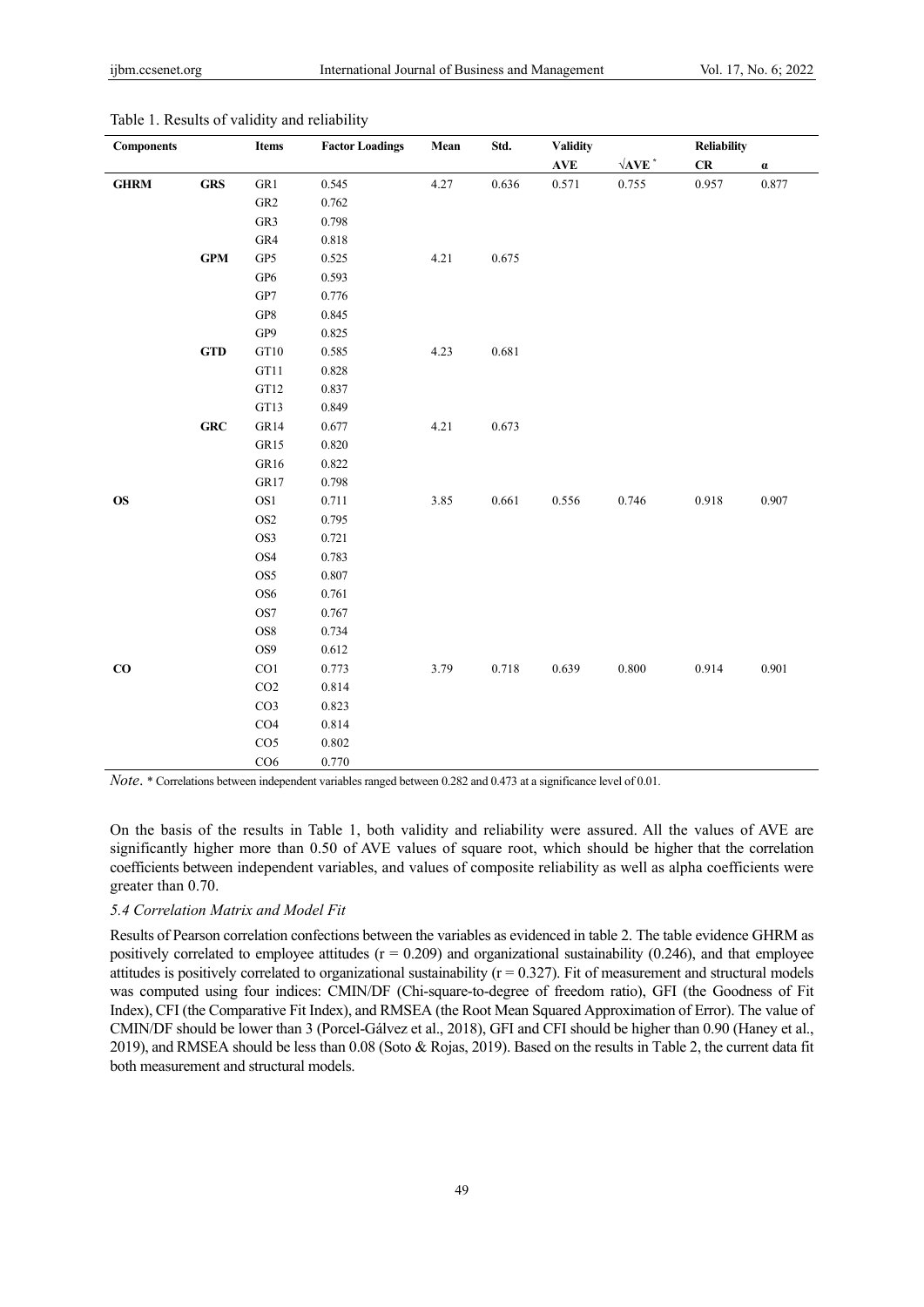| PС  |                                               |       | (2)   | (3) | Index        | MМ    | <b>SM</b> | Criteria        | Result   |
|-----|-----------------------------------------------|-------|-------|-----|--------------|-------|-----------|-----------------|----------|
|     | <b>GHRM</b>                                   |       |       |     | CMIN/DF      | 1.773 | .773      | Less than 3.00  | Accepted |
|     | CO                                            | 0.209 |       |     | GFI          | 0.899 | 0.899     | Close to 0.90   | Accepted |
| (3) | OS                                            | 0.246 | 0.327 |     | CFI          | 0.947 | 0.947     | Close to $0.90$ | Accepted |
|     | Correlation is significant at the 0.01 level. |       |       |     | <b>RMSEA</b> | 0.056 | 0.056     | Less than 0.08  | Accepted |

Table 2. Correlation matrix and model fit indices

*Note.* PC: Pearson Correlation Coefficients, MM: Measurement model, SM: Structural model.

# *5.5 Hypotheses Testing*

Four hypotheses were proposed in this study: GHRM was assumed to show a positive effect on both CO and OS, CO was presumed to exert a positive significant effect on OS, and CO was postulated to play a significant role as a mediating variable in the effect of GHRM on OS. The results as shown in Table 3 and Figure 1 confirm that H1, H2, H3, and H4 were accepted.

| Table 3. Results of hypotheses testing |
|----------------------------------------|
|----------------------------------------|

| Н              | <b>Structural paths</b> |   |          | <b>Total effects</b> |       | <b>Direct effects</b> |       | <b>Indirect effects</b> |                          |
|----------------|-------------------------|---|----------|----------------------|-------|-----------------------|-------|-------------------------|--------------------------|
|                |                         |   |          |                      | D     |                       | D     |                         | D                        |
| H1             | GHRM                    |   | OS       | 0.299                | 0.001 | 0.218                 | 0.009 | 0.082                   | 0.005                    |
| H4             |                         |   |          |                      |       |                       |       |                         |                          |
| H <sub>2</sub> | GHRM                    | → | $\rm CO$ | 0.258                | 0.005 | 0.258                 | 0.005 | ۰                       |                          |
| H <sub>3</sub> | CO.                     | → | OS       | 0.317                | 0.000 | 0.317                 | 0.000 |                         | $\overline{\phantom{a}}$ |

According to the results, GHRM is positively related to OS ( $\beta_{Total\ effect} = 0.299$ , P = 0.001,  $\beta_{Direct\ effect} = 0.218$ , P = 0.009). These results indicate that H1 was supported. Furthermore, the results pointed out that GHRM exerted a significant positive effect on CO ( $\beta_{\text{Total effect}} = 0.258$ , P = 0.005), and CO had a significant positive effect on OS ( $\beta_{\text{Total}}$  $_{\text{effect}}$  = 0.317, P = 0.000). Therefore, H2 and H3 were accepted (see figure2).



Figure 2. Research structural model

In terms of the mediating role of CO in the relationship between GHRM and OS, the results revealed that there is a significant mediating effect of CO on the effect of GHRM on OS ( $\beta_{Total \text{ effect}} = 0.299$ ,  $P = 0.001$ ,  $\beta_{Direct \text{ effect}} = 0.218$ ,  $P = 0.001$ 0.009,  $\beta_{indirect\ effect} = 0.082$ ,  $P = 0.005$ ).

# **6. Discussion, Conclusions and Recommendations**

For this paper, the core area of interest is evaluating GHRM and organisational sustainability. This was achieved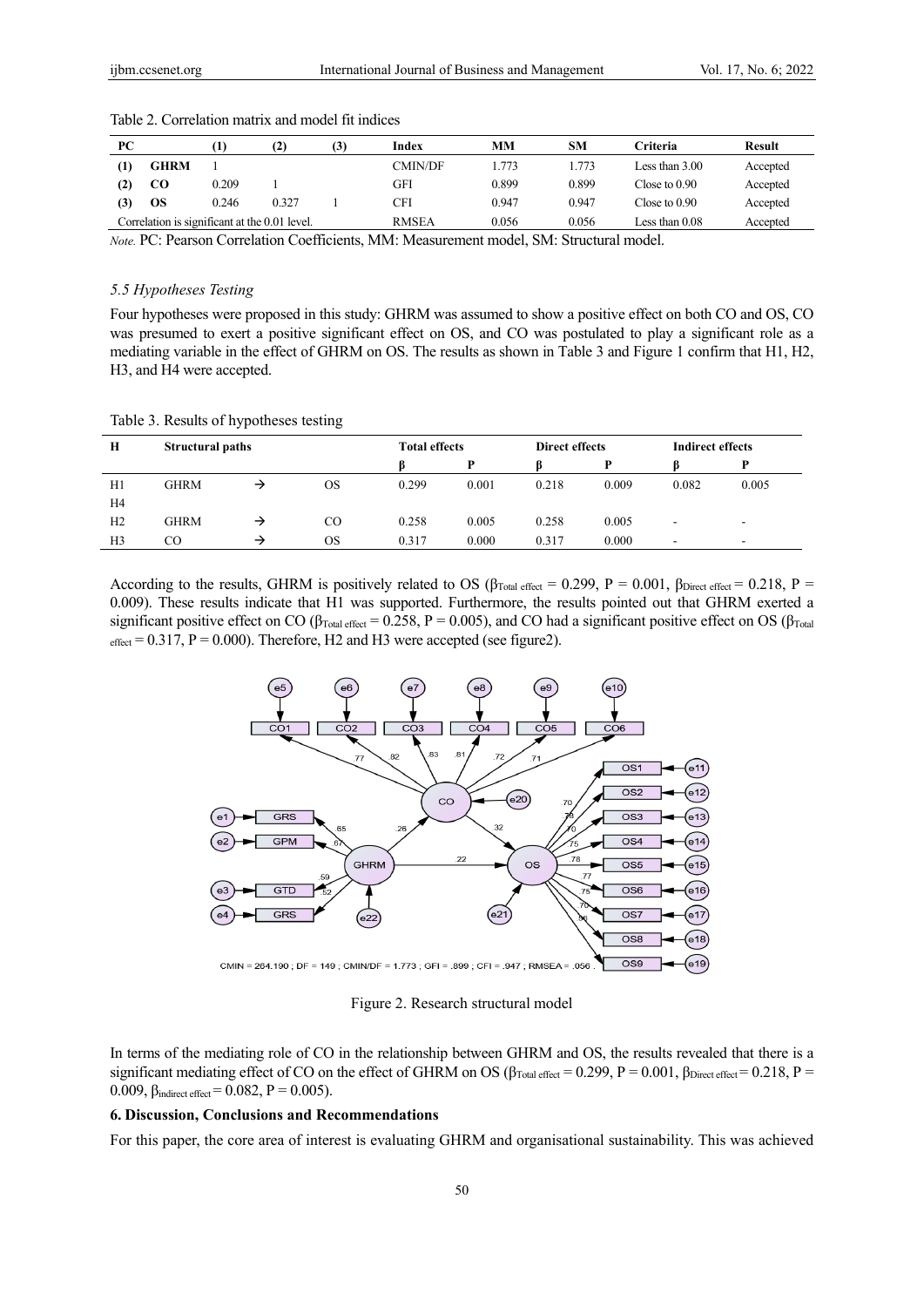by evaluating the mediating effect of staff attitude owing to COVID-19 pandemic in Jordanian banking sector. In tandem with projection of the current study, the outcomes highlight GHRM is positively related to organisational sustainability. The study findings are in tandem with past research works evidencing that an embrace of GHRM contributes positively to the scope of organisational sustainability (Das & Singh, 2016; Zhao et al., 2021 and Longoni et al., 2018). Further, the findings of the study show that GHRM exerts a significant positively impact on employees' attitudes during the COVID-19 pandemic. This scope of influence was identified in Islam et al. (2021) as being a result of the prevalence of COVID-19 influencing the monetary impact and involvement and overall infrastructural requirements. It is this influence that was further noted as having a significant positive effect on organisational sustainability. Hence, it can be concluded that employees' attitudes during the COVID-19 pandemic has a direct implication on GHRM and on organisational sustainability. This relationship has been identified by Ali et al. (2019) as influencing the achievement of sustainability practice which includes increasing awareness and sector commitment. This creates a sector-wide approach for sustainable development with transparency harnessed and reports on non-financial performance. Apart from the employees experiencing positive emotions harnessed by the GHRM, the likelihood of gaining more passion on an aspect of organisational and social importance (Green creativity), achievement of environmental sustainability is possible. This is the reason this study concludes that employees' attitudes during the COVID-19 pandemic has significant implications.

The findings of this study offer core literature contributions in two dimensions. First, the past research work has evidenced GHRM as positively related to organisational sustainability and positive effecting employees' attitudes during COVID-19. Albeit of a sufficient volume of literature being anchored on the effects of GHRM on employees' performance and productivity, no literature has focused on the current COVID-19 pandemic in this regard. Hence, the current study contributes to the various research streams while enriching the literature on GHRM during the current COVID-19 pandemic. Secondly, this study contributes to the available literature in the area of environmental management through evaluating and mediating the implications of employees' attitudes in the current COVID-19 pandemic on GHRM effects on organisational sustainability. A core practical impact of this study is that employees attitude on GMR in current COVID-19 pandemic impact the organisations capacity to harness proactive environmental behaviour. Also, by achieving GHRM successfully in an organisation, this directly impact achievement of proactiveness in environmentally appropriate behaviours. For organisations, part of their resourcing approaches would be the employees with preference on GHRM practices. In terms of recommendations, in the current COVID-19 pandemic, organisations preferences would be on setting strategies for fostering and developing employees positive emotions. This is inclusive of harnessing a broad scope of harmonious environmental passion. Another recommendation is for organisations to strengthen the overall passion of psychological ownership including green empowerment and autonomous practice. The rationale of this is to offer guidance on areas of creativity for improving employees attitude on GHRM in the current COVID-19 pandemic.

# **7. Limitations and Future Research**

A set of limitations in this report can be applied for guiding future research. Firstly, the focus on the Jordanian Banking Sector indicates a lowered representativeness. Hence, it would be essential to explore the extent in which GHRM is successfully integrated in different sectors in Jordan and globally. Also, this study has focused on the general GHRM literature and employees's attitudes in the current COVID-19 pandemic. Future research may need to focus more on other variables which similarly impact GHRM.

## **References**

- Ainin, S., Naqshbandi, M.M. and Dezdar, S., 2016. Impact of adoption of Green IT practices on organizational performance. *Quality & Quantity*, *50*(5), 1929-1948.
- AL‐Abrrow, H., Al‐Maatoq, M., Alharbi, R. K., Alnoor, A., Abdullah, H. O., Abbas, S., & Khattak, Z. Z. (2021). Understanding employees' responses to the COVID-19 pandemic: The attractiveness of healthcare jobs. *Global Business and Organizational Excellence*, *40*(2), 19-33.
- Al-dalahmeh, M., Khalaf, R., & Obeidat, B. (2018). The effect of employee engagement on organizational performance via the mediating role of job satisfaction: The case of IT employees in Jordanian banking sector. *Modern Applied Science*, *12*(6), 17-43.
- Alhaddi, H. (2015). Triple bottom line and sustainability: A literature review. *Business and Management Studies*, *1*(2), 6-10.
- Ali, H. H., Al-Betawi, Y. N., & Al-Qudah, H. S. (2019). Effects of urban form on social sustainability–A case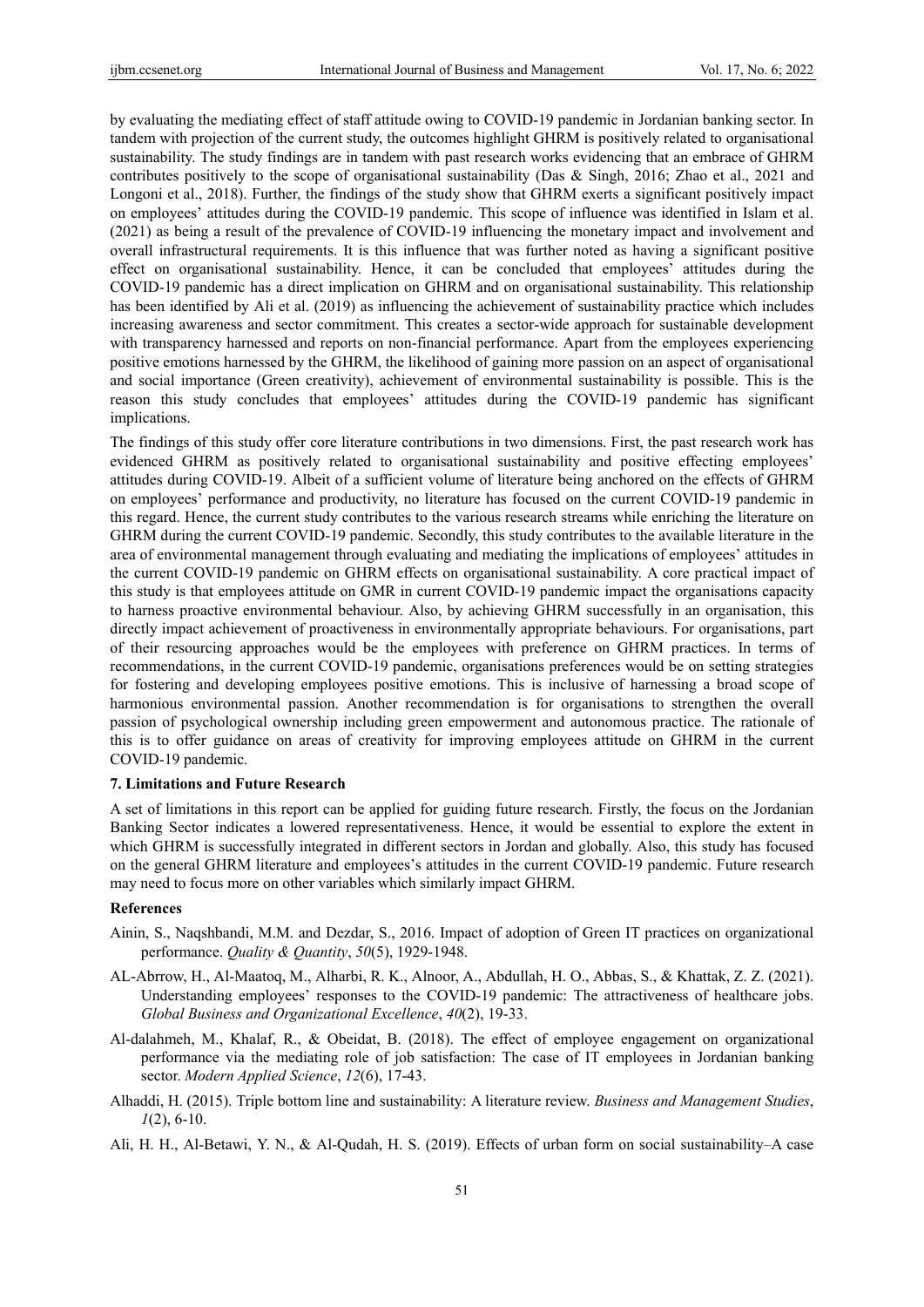study of Irbid, Jordan. *International Journal of Urban Sustainable Development, 11*(2), 203-222.

- Alkhateeb, T. T. Y. (2018). Green human resource management, financial markets and pollution nexus in Saudi Arabia.
- Alqudah, M. N .K. M., Yusof, Y., Bakheet, M., & Elayan, C. P. (2021). November. Green Human Resource Management and Organizational Environmental Sustainability During COVID-19 Pandemic: A Conceptual Framework. *In International Conference on Management, Business, and Technology (ICOMBEST 2021)*  (pp. 158-167). Atlantis Press.
- Al-Swidi, A. K., Gelaidan, H. M., & Saleh, R. M. (2021). The joint impact of green human resource management, leadership and organizational culture on employees' green behaviour and organisational environmental performance. *Journal of Cleaner Production*, *316*, 128112.
- Ardito, L., & Dangelico, R. M. (2018). Firm environmental performance under scrutiny: The role of strategic and organizational orientations. *Corporate Social Responsibility and Environmental Management*, *25*(4), 426-440.
- Aust, I., Matthews, B., & Muller-Camen, M. (2020). Common Good HRM: A paradigm shift in Sustainable HRM? *Human Resource Management Review*, *30*(3), 100705.
- Bonini, S., & Görner, S. (2011). The business of sustainability: Putting it into practice. *McKinsey Global Survey Results*.
- Braccini, A.M. and Margherita, E.G., 2019. Exploring organizational sustainability of industry 4.0 under the triple bottom line: The case of a manufacturing company. *Sustainability*, *11*(1), 36.
- Butt, M. M., Huisman, J., Hussian, D., Alam, M., & Amin, M. (2021). Antecedents and consequences of students' attitudes towards internationally accredited business schools: a signaling theory perspective. *Journal of Marketing for Higher Education*, 1-17. https://doi.org/10.1080/08841241.2021.1942388.
- Carmona‐Moreno, E., Céspedes‐Lorente, J., & Martinez‐del‐Rio, J. (2012). Environmental human resource management and competitive advantage. *Management Research, 10*(2), 125-142. https://doi.org/10.1108/1536-541211251607210
- Cella-De-Oliveira, F. A. (2013). Indicators of organizational sustainability: A proposition from organizational competences. *International Review of Management and Business Research, 2*(4), 962.
- Cheema, S., Javed, F., & Nisar, T. (2017). The effects of corporate social responsibility toward green human resource management: The mediating role of sustainable environment. *Cogent Business and Management, 4*(1), 1310012. https://doi.org/10.1080/23311975.2017.1310012
- Chen, S., Jiang, W., Li, X., & Gao, H. (2021). Effect of Employees' Perceived Green HRM on Their Workplace Green Behaviors in Oil and Mining Industries: Based on Cognitive-Affective System Theory. *International Journal of Environmental Research and Public Health*, *18*(8), 4056.
- Cooke, F. L. (2018). Concepts, contexts, and mindsets: Putting human resource management research in perspectives. *Human Resource Management Journal*, *28*(1), 1-13.
- Das, S. C., & Singh, R. K. (2016). Green hrm and organizational sustainability: an empirical review. *Kegees Journal of Social Science*, *8*(1-2), 227-236.
- Dubey, S., & Gupta, B. (2018). Linking Green HRM Practices with Organizational Practices for Organizational and Environmental Sustainability. *International Journal of Engineering and Management Research (IJEMR)*, *8*(2), 149-153.
- Elrehail, H., Harazneh, I., Abuhjeeleh, M., Alzghoul, A., Alnajdawi, S., & Ibrahim, H. M. H. (2019). Employee satisfaction, human resource management practices and competitive advantage. *European Journal of Management and Business Economics, 29*(2), 125–149. https://doi.org/10.1108/EJMBE-01-2019-0001
- Escobar, L. F., & Vredenburg, H. (2011). Multinational oil companies and the adoption of sustainable development: A resource-based and institutional theory interpretation of adoption heterogeneity. *Journal of Business Ethics*, *98*(1), 39-65.
- Fang, C., & Zhang, J. (2018). Performance of green supply chain management: A systematic review and meta analysis. *Journal of Cleaner Production*, *183*, 1064-1081.
- Farooqa, S., Javaidb, M. U., javed Ahmadc, M., Arshadd, M. Z., Arshade, M. A., & Sabirf, I. (2020). The Emergence of Green Human Resource Management as a 'Higher-Order Construct'in the Asian Context.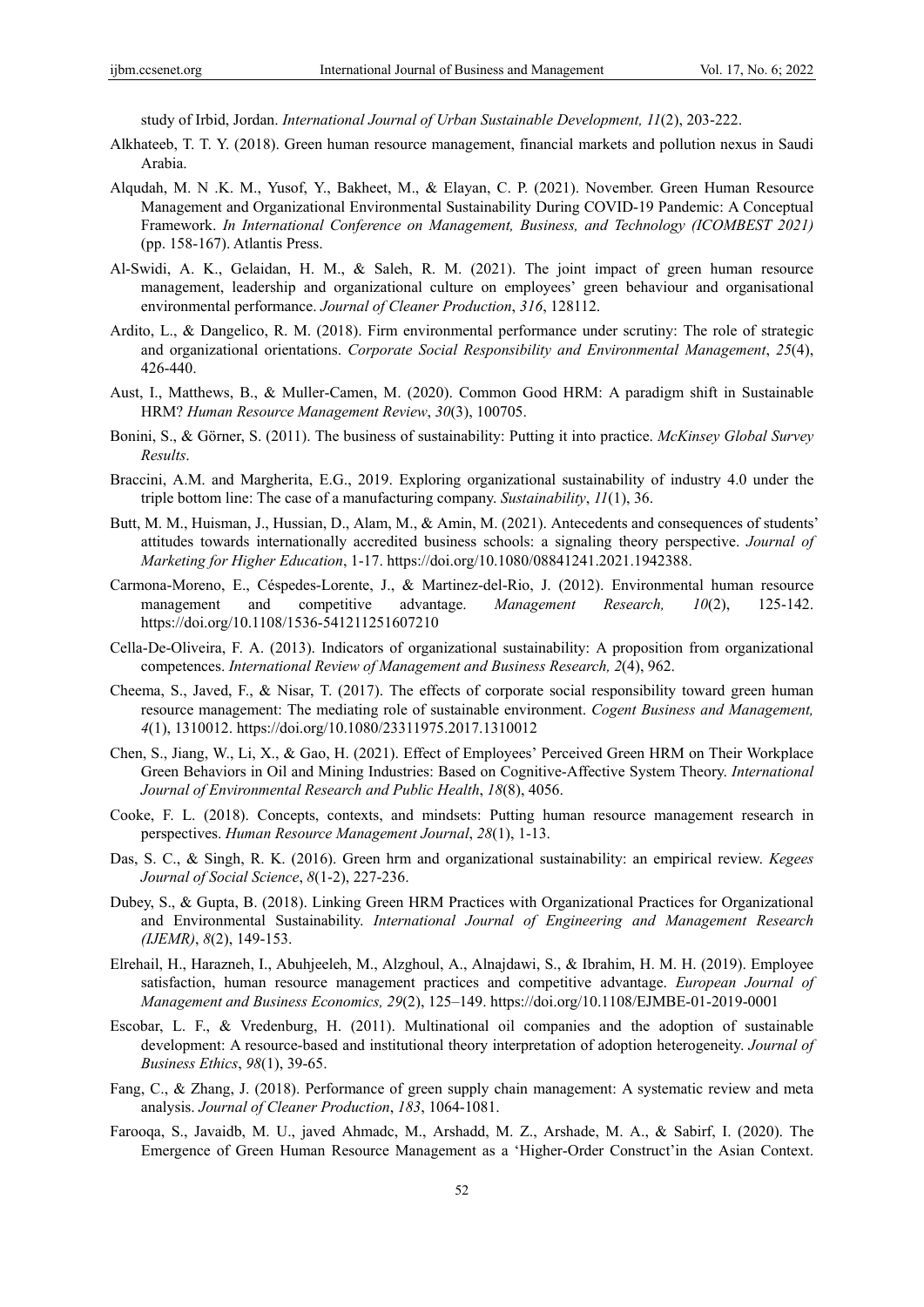*Emergence, 14*(4).

- Fernando, S., & Lawrence, S. (2014). A theoretical framework for CSR practices: Integrating legitimacy theory, stakeholder theory and institutional theory. *Journal of Theoretical Accounting Research*, *10*(1), 149-178.
- Fokides, E., & Arvaniti, P. A. (2020). Evaluating the effectiveness of 360 videos when teaching primary school subjects related to environmental education. *Journal of Pedagogical Research*, *4*(3), 203-222.
- Garza, F. (2013). A Framework for Strategic Sustainability in Organization: A Three Pronged Approach. *Journal of Comparative International Management*, *16*(1), 23-36.
- Gholami, H., Rezaei, G., Saman, M. Z. M., Sharif, S., & Zakuan, N., 2016. State-of-the-art Green HRM System: Sustainability in the sports center in Malaysia using a multi-methods approach and opportunities for future research. *Journal of Cleaner Production, 124*, 142-163. https://doi.org/10.1016/j.jclepro.2016.02.105
- Gopinath, R. (2020). Role On Employees 'attitude in Work Place. Retrieved from https://www.researchgate.net/publication/341489005\_ROLE\_ON\_EMPLOYEES'\_ATTITUDE\_IN\_WORK \_PLACE
- Grob, S., & Benn, S. (2014). Conceptualising the adoption of sustainable procurement: an institutional theory perspective. *Australasian Journal of Environmental Management*, *21*(1), 11-21.
- Haddock-Millar, J., Sanyal, C., & Müller-Camen, M. (2016). Green human resource management: A comparative qualitative case study of a United States multinational corporation. *The International Journal of Human Resource Management, 27*(2), 192-211. https://doi.org/10.1080/09585192.2015.1052087
- Haney, M. O., Ozbıcakcı, S., & Karadağ, G. (2019). Turkish teachers' self-efficacy to manage food allergy and anaphylaxis: A psychometric testing study. *Allergologia et immunopathologia, 47*(6), 558-563.
- Hong, P., Roh, J. J., Rawski, G. (2012). Benchmarking sustainability practices: Evidence from manufacturing firms. *Benchmarking Int. J., 19*, 634-648.
- Horak, S., Arya, B., & Ismail, K. M. (2018). Organizational sustainability determinants in different cultural settings: a conceptual framework. *Business Strategy and the Environment*, *27*(4), 528-546.
- Hussain, K., Abbas, Z., Gulzar, S., Jibril, A. B., Hussain, A., & Foroudi, P., 2020. Examining the impact of abusive supervision on employees' psychological wellbeing and turnover intention: The mediating role of intrinsic motivation. *Cogent Business & Management, 7*(1), 1818998. https://doi.org/10.1080/23311975.2020.1818998
- Iftikhar, U., Zaman, K., Rehmani, M., Ghias, W., & Islam, T. (2021). Impact of Green Human Resource Management on Service Recovery: Mediating Role of Environmental Commitment and Moderation of Transformational Leadership. *Frontiers in Psychology*, *12*.
- Islam, M. E., Raju, V., & Azad, A. K. (2021). Factors Influencing Managers' proclivity for Using Green Human Resource Management Practices To Achieve Environmental Sustainability In Bangladesh. *PalArch's Journal of Archaeology of Egypt/Egyptology, 18*(7), 532-549.
- Islam, T., Khan, M. M., Ahmed, I., & Mahmood, K. (2020). Promoting in-role and extra-role green behavior through ethical leadership: mediating role of green HRM and moderating role of individual green values. *International Journal of Manpower*.
- Jain, N., & D'lima, C. (2018). Green HRM–a study on the perception of Generation Y as prospective internal customers. *International Journal of Business Excellence, 15*(2), 199-208. https://doi.org/10.1504/IJBEX.2018.091916
- Jakobsen, M., & Jensen, R. (2015). Common method bias in public management studies. *International Public Management Journal, 18*(1), 3-30.
- Jamali, D. (2006). Insights into triple bottom line integration from a learning organization perspective. *Business Process Management Journal*.
- Jawaad, M., Amir, A., Bashir, A., & Hasan, T. (2019). Human resource practices and organizational commitment: The mediating role of job satisfaction in emerging economy. *Cogent Business & Management, 6*(1), 1608668. https://doi.org/10.1080/23311975.2019
- Jyoti, K. (2019). Green HRM–people management commitment to environmental sustainability. In *proceedings of 10th international conference on digital strategies for organizational success*.
- Kaukab, R., Rehman, M., Naeem, B., & Cheema, S. M. (2021). Impact of Green Human Resource Management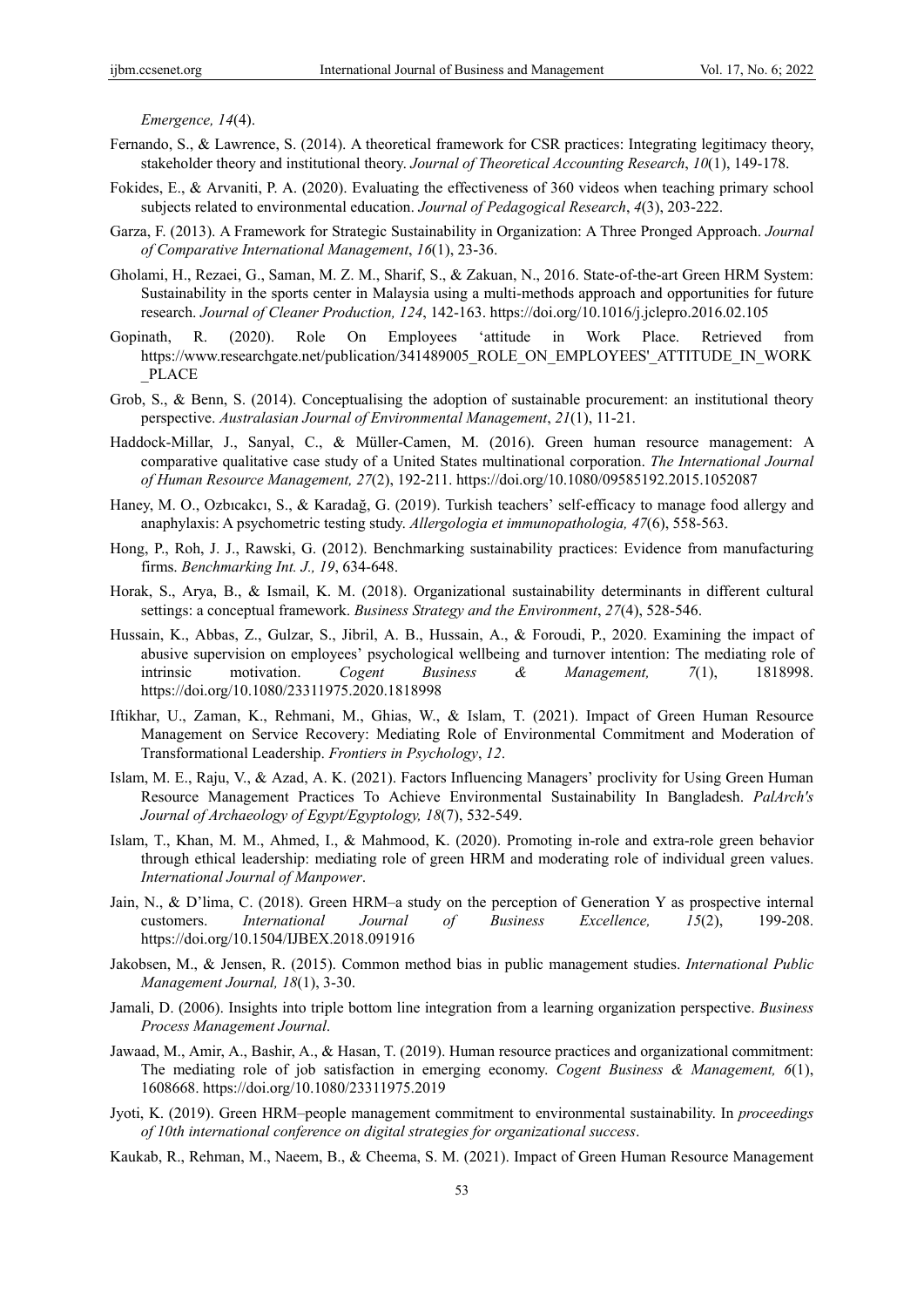on Organizational Citizenship Behavior Towards Environment: Mediating Roles Of Sustainability Rationales. *International Journal of Business Reflections*, *2*(1).

- Khan, E., Mubarik, M. S., & Shahid, Z. A. (2021). In the Pursuit of Green in COVID-19: Harnessing the Existing Talent to Pursue Green Corporate Entrepreneurship. *Frontiers in Psychology*, *12*.
- Kim, Y. J., Kim, W. G., Choi, H. M., & Phetvaroon, K. (2019). The effect of green human resource management on hotel employees' eco-friendly behavior and environmental performance. *International Journal of Hospitality Management*, *76*, 83-93.
- Kim, Y. J., Kim, W. G., Choi, H. M., & Phetvaroon, K. (2019). The effect of green human resource management on hotel employees' eco-friendly behavior and environmental performance. *International Journal of Hospitality Management, 76*, 83-93. https://doi.org/10.1016/j.ijhm.2018.04.007
- Kurdi, B., & Alshurideh, M. (2020). Employee retention and organizational performance: Evidence from banking industry. *Management Science Letters*, *10*(16), 3981-3990.
- Langat, B. (2017). *Influences of green human resource management practices on environmental sustainability at Kenyatta University, Kenya* (Doctoral dissertation, COHRED-JKUAT).
- Longoni, A., Luzzini, D., & Guerci, M. (2018). Deploying environmental management across functions: the relationship between green human resource management and green supply chain management. *Journal of Business Ethics*, *151*(4), 1081-1095.
- MacKenzie, S. B., & Podsakoff, P. M. (2012). Common method bias in marketing: Causes, mechanisms, and procedural remedies. *Journal of retailing, 88*(4), 542-555.
- Maletič, M., Maletič, D., & Gomišček, B. (2016). The impact of sustainability exploration and sustainability exploitation practices on the organisational performance: A cross-country comparison. *Journal of Cleaner Production*, *138*, 158-169.
- Mandago, R. J. (2018). Influence of Green Reward And Compensation Practice On Environmental Sustainability In Selected Service Based State Corporations In Kenya. *European Journal of Business and Strategic Management*, *3*(6), 1-12.
- Manuti, A., Giancaspro, M. L., Molino, M., Ingusci, E., Russo, V., Signore, F., Zito, M., & Cortese, C. G. (2020). "Everything Will Be Fine": A Study on the Relationship between Employees' Perception of Sustainable HRM Practices and Positive Organizational Behavior during COVID-19. *Sustainability*, *12*(23), 10216.
- Mishra, P. (2017). Green human resource management: A framework for sustainable organizational development in an emerging economy. *International Journal of Organizational Analysis*.
- Mourougan, S., & Sethuraman, K. (2017). Hypothesis development and testing. *IOSR Journal of Business and Management (IOSR-JBM)*, *9*(5), 34-40.
- Munck, L., Munck, M. G. M., & Borim-de-Souza, R. (2011). Sustentabilidade organizacional: a proposição de uma framework representativa do agir competente para seu acontecimento. *Gerais: Revista Interinstitucional de Psicologia, 4*(SPE), 147-158.
- Muster, V., & Schrader, U. (2011). Green Work-Life Balance: A New Perspective for Green HRM. *German Journal of Human Resource Management: Zeitschrift für Personalforschung, 25*(2), 140-156. https://doi.org/10.1177/2397002211025002052
- Nejati, M., Rabiei, S., & Jabbour, C. J. C. (2017). Envisioning the invisible: Understanding the synergy between green human resource management and green supply chain management in manufacturing firms in Iran in light of the moderating effect of employees' resistance to change. *Journal of Cleaner Production, 168*, 163-172. https://doi.org/10.1016/j.jclepro.2017.08.213
- O'Connor, E. P., & Crowley-Henry, M. (2019). Exploring the relationship between exclusive talent management, perceived organizational justice and employee engagement: Bridging the literature. *Journal of Business Ethics*, *156*(4), 903-917.
- Opatha, H. H. D. P. J. (2021). Green Attitude and Green Work Behavior of Employees: An Empirical Study in A Sri Lankan Tiles Manufacturing Company. Retrieved from https://www.researchgate.net/profile/Hhd-Pooja-Jayani-Opatha/publication/338765659\_GREEN\_ATTITU DE\_AND\_GREEN\_WORK\_BEHAVIOR\_OF\_EMPLOYEES\_AN\_EMPIRICAL\_STUDY\_IN\_A\_SRI\_L ANKAN\_TILES\_MANUFACTURING\_COMPANY/links/5e29843d4585150ee77b894f/GREEN-ATTITU DE-AND-GREEN-WORK-BEHAVIOR-OF-EMPLOYEES-AN-EMPIRICAL-STUDY-IN-A-SRI-LANK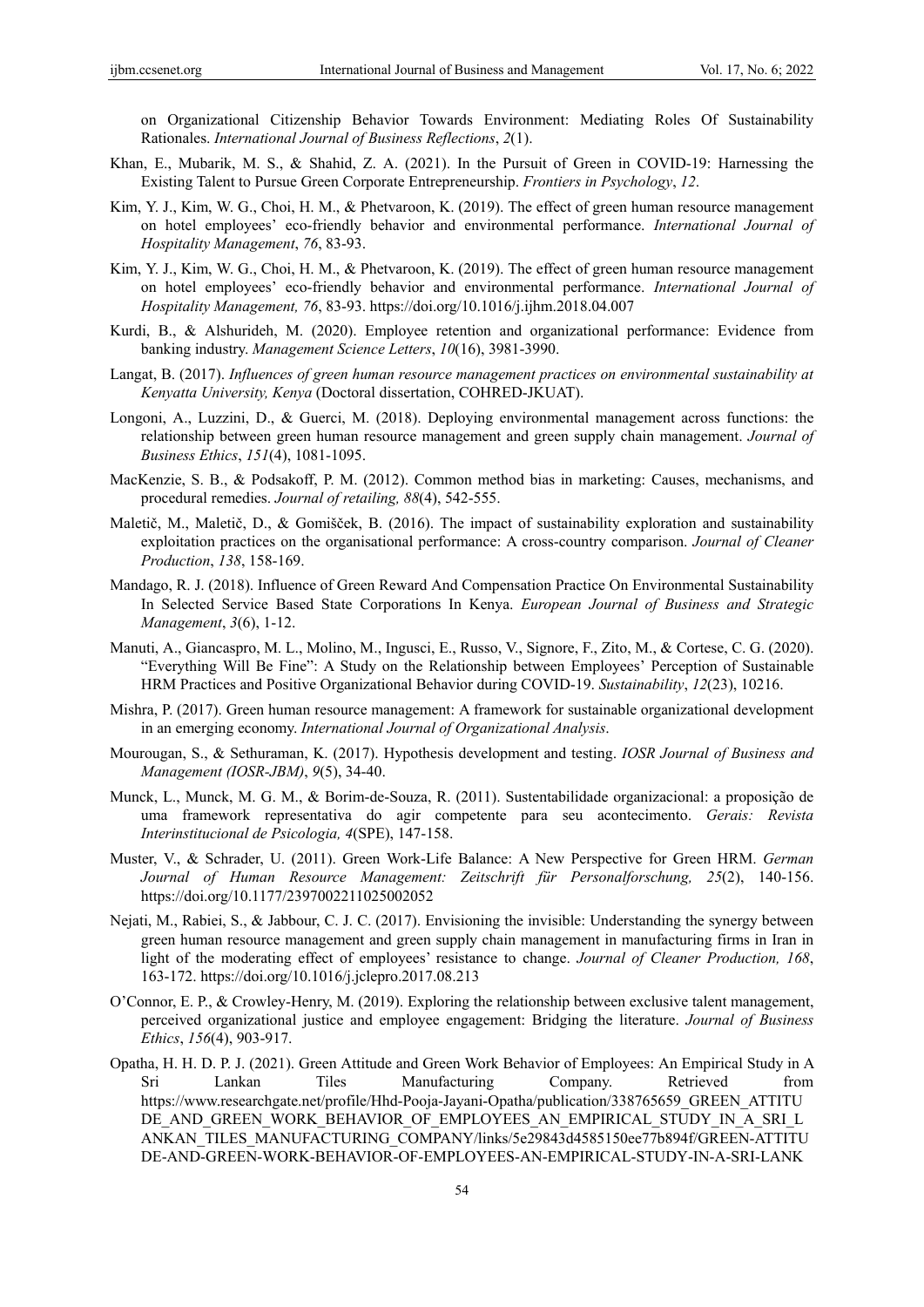AN-TILES-MANUFACTURING-COMPANY.pdf

- Paillé, P. (2019). Green recruitment and selection: an insight into green patterns. *International journal of manpower*.
- Pinzone, M., Guerci, M., Lettieri, E., & Huisingh, D. (2019). Effects of 'green'training on pro-environmental behaviors and job satisfaction: Evidence from the Italian healthcare sector. *Journal of Cleaner Production, 226*, 221-232. https://doi.org/10.1016/j.jclepro.2019.04.048
- Porcel‐Gálvez, A. M., Romero‐Castillo, R., Fernández‐García, E., & Barrientos‐Trigo, S. (2018). Psychometric testing of INTEGRARE, an instrument for the assessment of pressure ulcer risk in inpatients. *International journal of nursing knowledge, 29*(3), 165-170.
- Purwanto, A., & Sudargini, Y. (2021). Partial least squares structural Equation modeling (PLS-SEM) analysis for Social and Management Research: A literature review. *Journal of Industrial Engineering & Management Research, 2*(4), 114-123.
- Ramaswami, S. N., Srivastava, R. K., & Bhargava, M. (2009). Market-based capabilities and financial performance of firms: insights into marketing's contribution to firm value. *Journal of the Academy of Marketing Science*, *37*(2), 97-116.
- Rani, S., & Mishra, K. (2014). Green HRM: Practices and strategic implementation in the organizations. *International Journal on Recent and Innovation Trends in Computing and Communication*, *2*(11), 3633-3639.
- Rawashdeh, A. (2018). The impact of green human resource management on organizational environmental performance in Jordanian health service organizations. *Management Science Letters*, *8*(10), 1049-1058.
- Rawashdeh, A. M., Almasarweh, M. S., Alhyasat, E. B., & Al-Rawashdeh, F. (2021). Examining the effect of transformational leadership to organizational performance through quality innovation: A developing country perspective. *International Journal for Quality Research, 15*(1).
- Ren, S., Tang, G., & Jackson, S. E. (2020). Effects of Green HRM and CEO ethical leadership on organizations' environmental performance. *International Journal of Manpower*.
- Riley, M. R., Mohr, D. C., & Waddimba, A. C. (2018). The reliability and validity of three‐item screening measures for burnout: Evidence from group‐employed health care practitioners in upstate New York. *Stress and Health, 34*(1), 187-193.
- Roscoe, S., Subramanian, N., Jabbour, C. J., & Chong, T. (2019). Green human resource management and the enablers of green organisational culture: Enhancing a firm's environmental performance for sustainable development. *Business Strategy and the Environment*, *28*(5), 737-749.
- Saeed, B. B., Afsar, B., Hafeez, S., Khan, I., Tahir, M., & Afridi, M. A. (2019). Promoting employee's proenvironmental behavior through green human resource management practices. *Corporate Social Responsibility and Environmental Management*, *26*(2), 424-438.
- Sapta, I., Muafi, M., & Setini, N. M. (2021). The role of technology, organizational culture, and job satisfaction in improving employee performance during the COVID-19 pandemic. *The Journal of Asian Finance, Economics, and Business*, *8*(1), 495-505.
- Sembada, A. Y., & Kalantari, H. D. (2020). Biting the travel bullet: A motivated reasoning perspective on traveling during a pandemic. *Annals of Tourism Research.* https://doi.org/10.1016/j.annals.2020.103040
- Shah, M. (2019). Green human resource management: Development of a valid measurement scale. *Business Strategy and the Environment*, *28*(5), 771-785.
- Sharma, K. F., & Vashistha, U. (2019). Green HRM: An Employee Interface for Sustainable Development. In *Seventeenth AIMS International Conference on Management* (Vol. 8).
- Shrestha, N. (2020). Detecting multicollinearity in regression analysis. *American Journal of Applied Mathematics and Statistics, 8*(2), 39-42.
- Sinaga, S. A., & Nawangsari, L. C. (2019). The effect of green recruitment, green training on employee performance in pt tru using organization citizenship for environment as mediation variable. *Dinasti International Journal of Management Science*, *1*(2), 204-216.
- Singh, D., & Pandey, A. (2020). Green HRM: An organizational commitment. *JIMS8M: The Journal of Indian Management & Strategy, 25*(1), 14-18. https://doi.org/10.5958/0973-9343.2020.00002.2